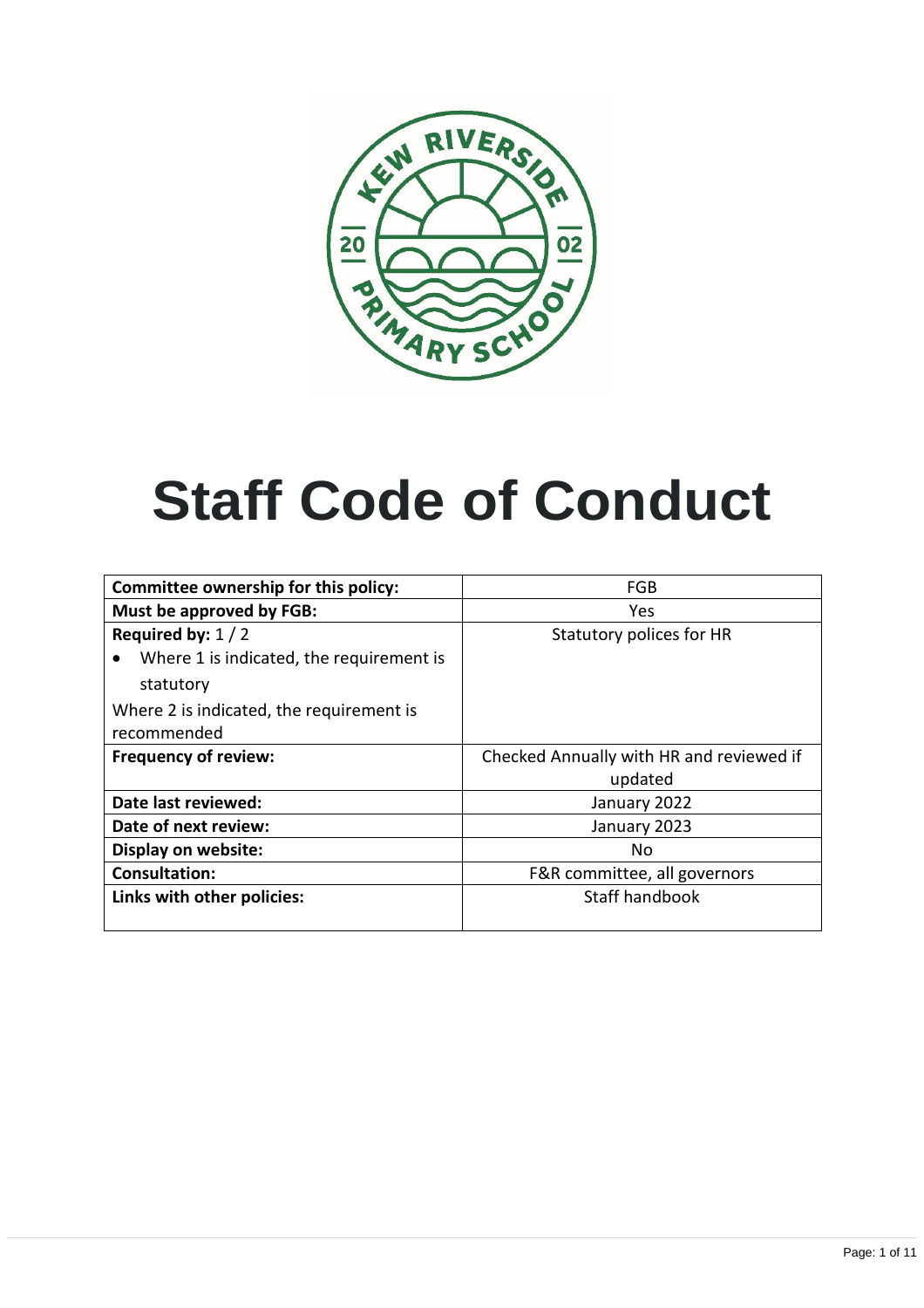# **Contents**

- 1. Scope
- 2. Introduction
- 3. Compliance with the Code of Conduct
- 4. Professional behaviour and conduct
- 5. Declaration and conflict of interest
- 6. Confidentiality
- 7. Appointment, pay and conditions, and other employment matters
- 8. Probity ofrecords and documents
- 9. Financial inducements
- 10. Useofschool contacts
- 11. Health and safety
- 12. Use of alcohol and drugs
- 13. Use ofschool premises, equipment, and communication systems
- 14. Social networking websites, personal websites, and blogs
- 15. Obligations under the UK General Data Protection Regulation (UK GDPR) and Data Protection Act 2018
- 16. Declaration form
- 17. Appendix 1 Register of Business Interests Form
- 18. Appendix 2 Register of Gifts and Hospitality

#### **Update Information**

This model policy will be subject to ongoing review and may be amended prior to the scheduled date of the next review in order to reflect changes in legislation, statutory guidance, or best practice (where appropriate).

# **1. Scope**

This policy applies to all staff employed by schools and academies and should also be observed by agency staff, volunteers, contractors, and governors.

Under this policy, the Headteacher will be required to make any declarations to the Chair of Governors.

# **2. Introduction**

The school is committed to the highest standards of honesty and accountability and this Code of Conduct ("Code") provides the values and framework within which all staff, volunteers, contractors, and governors are required to adhere toin their work environment.

This Code cannot cover every eventuality and is not an exclusive or exhaustive list of acceptable conduct at work.

All employees have personal and legal responsibilities, including treating others with dignity and respect, acting honestly, using public funds and school equipment appropriately, adhering to health and safety guidelines and practising equal opportunities at all times.

[Various professional and technical bodies may have their own code of conducts e.g. the Department for Education](https://www.gov.uk/government/publications/teachers-standards) Teachers' [Standards, these should work in tandem with this document, and where any anomalies arise this should b](https://www.gov.uk/government/publications/teachers-standards)e raisedwith the Headteacher at the earliest opportunity. Employees should also seek guidance if they are unsure about the contents of this document orifthere are any questions asto whether particular conductor behaviouris acceptable.

# **3. Compliance with the Code of Conduct**

This Code of Conduct ("Code") forms part of an employee's contract of employment. As such this Code must be rea[d,understood and](https://schoolshrcooperative.co.uk/school/PolicyDetails?id=57)  [adhered to. Any failure to do so will lead to action in line with the school's](https://schoolshrcooperative.co.uk/school/PolicyDetails?id=57) Disciplinary Policy andProcedure and, if warranted, legal action. Ignorance of these [guidelines](https://schoolshrcooperative.co.uk/school/PolicyDetails?id=57) will not be seen as a valid excuse.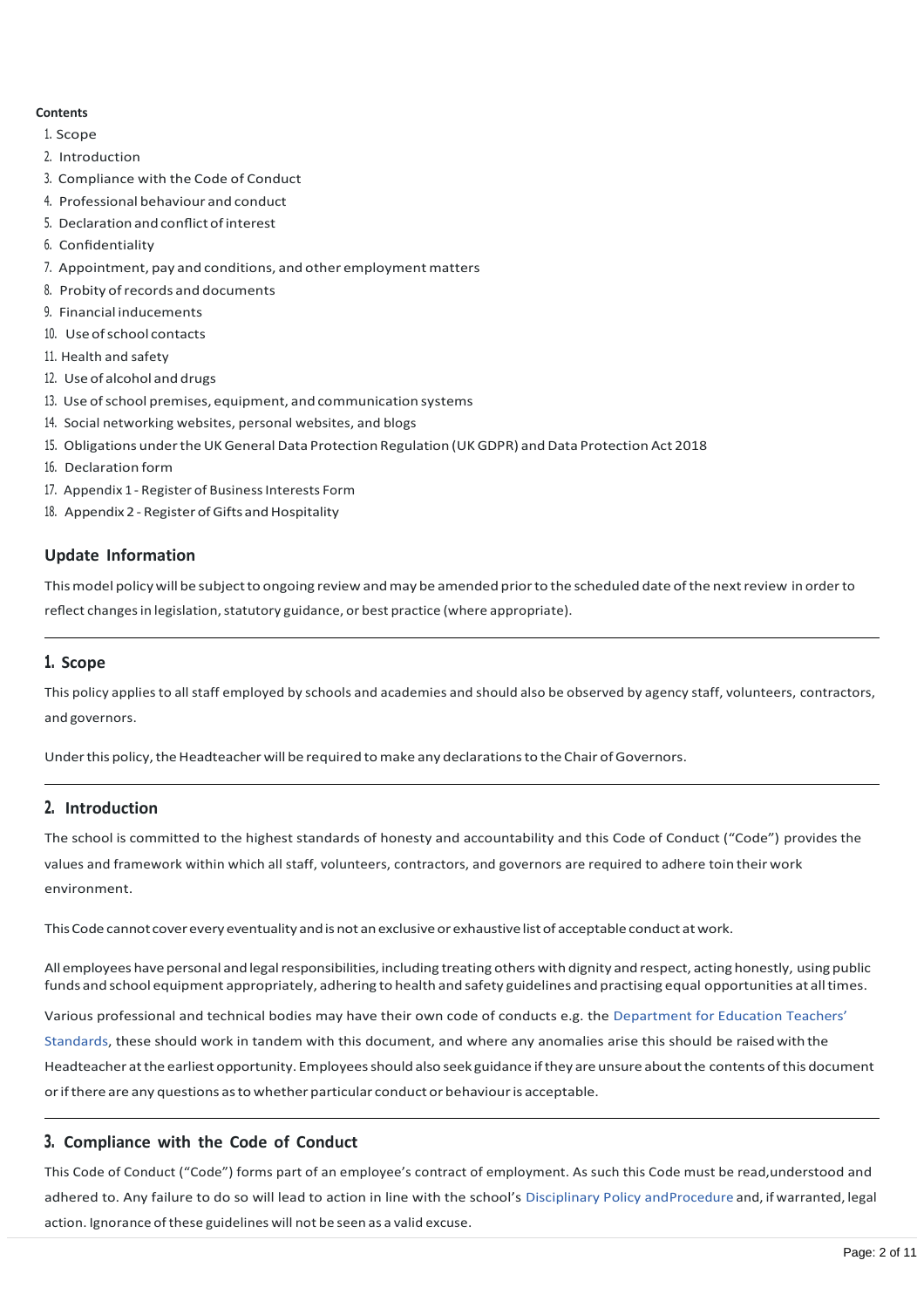Appropriate action will be taken with agency staff, volunteers and contractors as required; where it is considered that the actions of an agency member of staff, volunteer, or contractor are in breach of this Code, the school will consider not using their services.

# **4. Professional behaviour and conduct**

#### **4.1 Treating other people with dignity and respect**

All employees are expected to treat other colleagues, pupils, and external contacts such as parents, with dignity andrespect, in compliance with the school's equality policies. Unacceptable behaviour such as discrimination, bullying, harassment, or intimidation will not be tolerated. Thisincludes physical and verbal abuse and use ofinappropriate language or unprofessional behaviour with colleagues, pupils, and parents etc.

#### **4.2 Appropriate relationships with children**

All employees are expected to act in an open and transparent way that would not lead any reasonable person to suspect their actions or intent. Employees in schools are in a position of trust and have a duty to protect young people from discrimination and harm and to maintain appropriate professional boundaries. It is equally important for staff to avoidbehaviour that might be misinterpreted by others in order to protect both young people and themselves. For further guidance, employeesshould referto the prevailing "Guidance forsafer working practice forthosewho work with childrenand young people in education settings" (accessible from the [Safer Recruitment Consortium website\)](https://saferrecruitmentconsortium.org/) which sets out appropriate and safe behavioursfor all adults working with children in paid or unpaid capacities.

Conduct that may be considered in this way may include personal arrangements to see pupils, service users, their carers or families and exchanging personal contact details such as email, texts and communicate using social media.

Employeesmustrefrainfromconduct ofthis nature unlessthere is a sound businessreason to do so, and the action istaken with the express approval of the Headteacher, and the decision is officially recorded (see the school's Child Protection/Safeguarding Policy).

# **4.3 Associating with people outside work**

Employees who engage in any activity or associate with individuals or people outside work, whose current or past conductcould raise doubts or concerns about an employee's own integrity or ability to be in a 'position of trust' with regard to children or vulnerable adults, could have a direct consequence on their employment via the disciplinary procedures.

Staff who are covered by The Childcare [\(Disqualification\)](https://www.legislation.gov.uk/uksi/2018/794/contents/made) and Childcare (Early Years Provision Free of Charge) (Extended Entitlement) (Amendment) Regulations [2018mustmake](https://www.legislation.gov.uk/uksi/2018/794/contents/made) an accurate disclosure and notify the school iftheir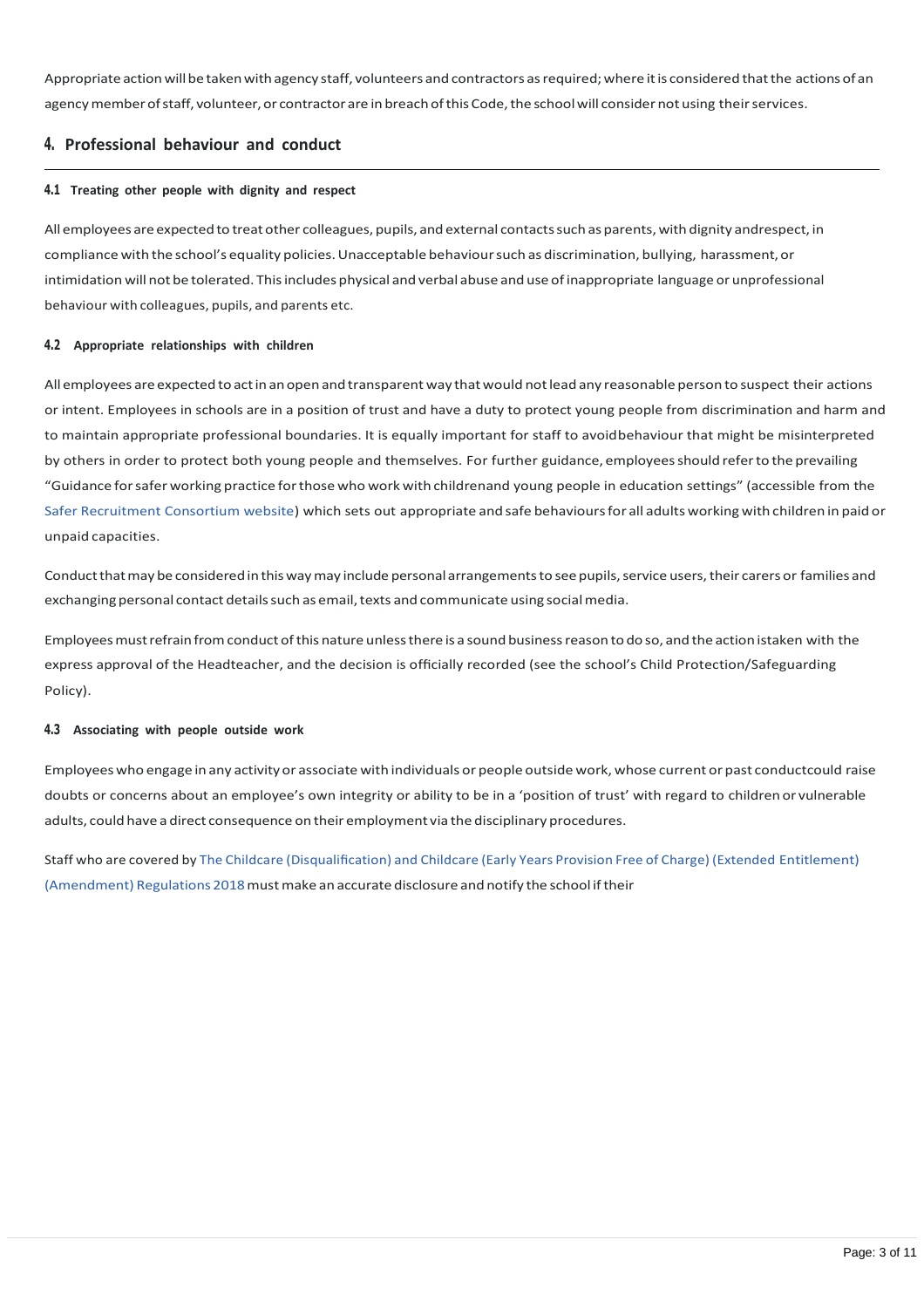circumstances change. The Regulations prohibit anyonewho isdisqualified underthe Regulations,fromworking in a relevantsetting, including in schools. For further information and guidance see the Childcare [Disqualification](https://schoolshrcooperative.co.uk/school/PolicyDetails?id=48) Checks model procedure.

# **4.4 Misuse of position**

Employees must not misuse or misrepresent their position, qualifications or experience or bring the reputation of the school into disrepute. Such behaviour may lead to disciplinary action and where relevant, referral to the relevant professional body e.g. Teaching Regulation Agency.

Similarly, employees should not put themselves in a position where their job and personal interests conflict.

#### **4.5 Dealing with media enquiries**

Employeesmust not deal directlywith the pressorthemedia in relation to anything related to school business unlessrequired to do so as part of their duty or authorised by the Headteacher.

Employees who speak as a private individual directly to the pressor at a publicmeeting or othersituationwhere remarksmay be reported to the press must ensure that reasonable steps are taken to ensure nothing is said that might lead the public to think they are acting in the capacity as an employee of the school.

#### **4.6 Criminal actions**

Employees must inform their manager if they are arrested/convicted/cautioned of a crime and, if arrested, must notify the manager of the development and outcome of the case as soon as it happens. Employees do not need to disclose fixedpenaltynoticesforminor driving offences, such as speeding tickets, defective light etc, unless driving is a requirement of an employee's role or the conviction results in disqualification. The Headteacher will discuss this with the employee in the contextoftheirrole and responsibilitiesin order to help safeguard children and other employees atthe school.

Disclosing a conviction does not necessarily mean disciplinary action against an employee.

The extent to which a criminal offence may affect employment depends on whether the conduct:

- Makes the employee unsuitable for their type of work; and/or
- May reflect adversely on the school's reputation or ability to perform its function.

Employeesshould always notify theirmanagerifthere is any doubt asto whether they need to share information aboutan arrest or conviction.

Failure to disclose such information may lead to disciplinary action.

# **5. Declaration and conflict of interest**

An employee is required to declare where any situation (e.g. membership of a group or organisation) would be consideredto be in conflict with the ethos ofthe school. Membership of a trade union orstaffrepresentative group would not need tobe declared.

Employees should also consider carefully whether they need to declare to the school their relationship with any individual(s) where this might cause a conflict with school activities, for example, a relationship with a governor, anotherstaffmember or a contractor who provides services to the school.

Failure to make a relevant declaration of interest is a serious breach of trust and therefore, if employees are in doubt abouta declaration they are advised to take advice fromthe school or union.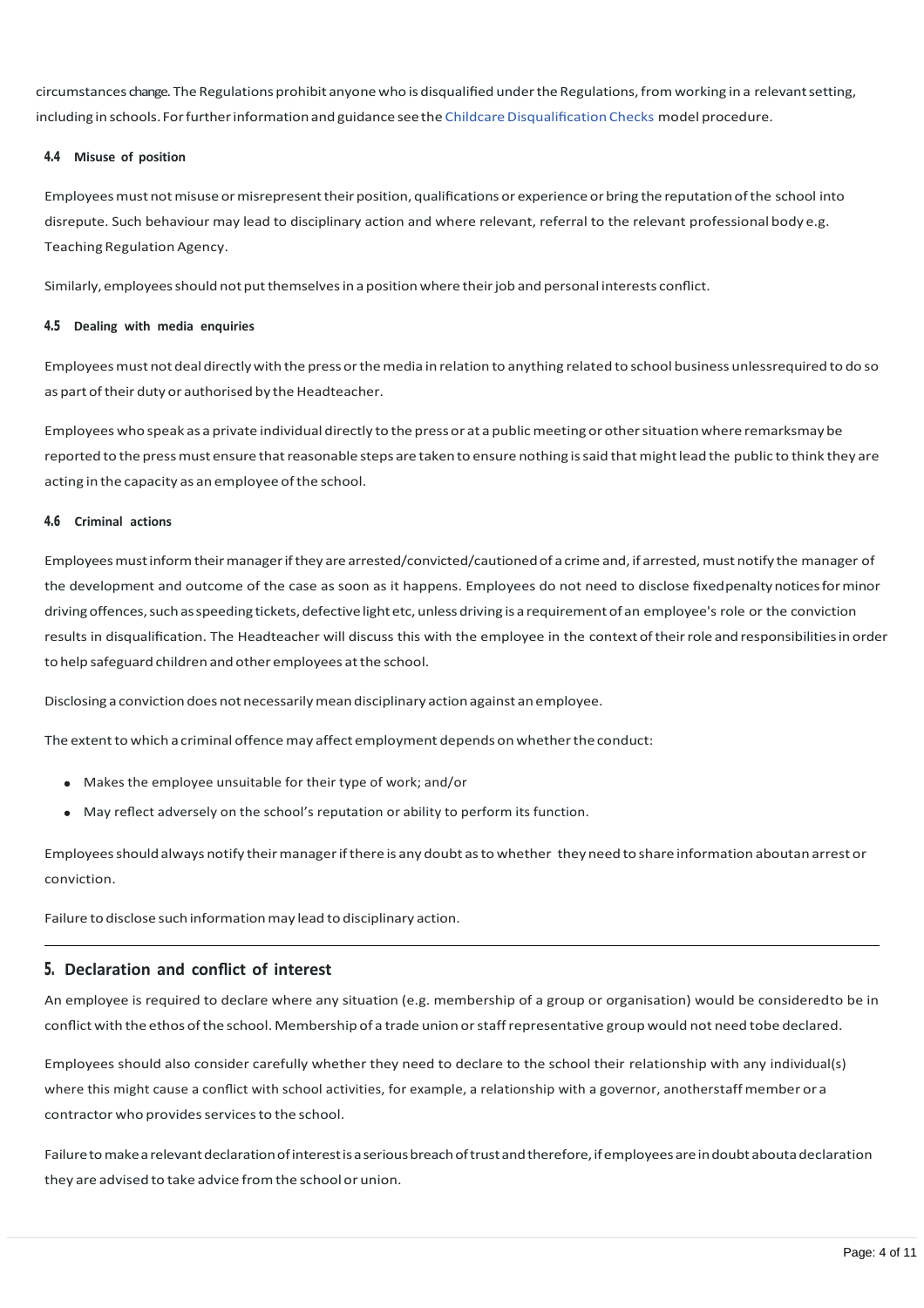All declarations should be submitted in writing to the Headteacher on a school Register of Business Interests Form (see [Appendix](https://schoolshrcooperative.co.uk/school/PolicyDetails?id=51&Appendix-1-Register-of-Business-Interests-Form) 1).

# **5.1 Transparency**

Employees must declare in writing to the Headteacher any relatives or partners, or friends who are engaged in a business, which either currently providesservicesto the school, orschoolswith which a school collaborates orisfederated to, or may do so in the future. This is in order to minimise the risk of suspicion that some influence may be exerted over a particular customer asto the choice of provider, orthatthe provider gained advantage in terms of information received.

#### **5.2 Conflicts of interest**

Employees who have a connection in a private, social, or domestic capacity with someone who also sits on a school'sGoverning Board that may potentially create, or be thought to create, a conflict of interest will need to declare this to the Headteacher, for themto consider(see [Appendix](https://schoolshrcooperative.co.uk/school/PolicyDetails?id=51&Appendix-2-Register-of-Gifts-and-Hospitality) 2).

Employees must not work privately for personal gain unless written consent from the Headteacher has been obtained.

#### **5.3 Intellectual property**

The school is entitled to ownership of intellectual property e.g. copyright of material created by the employee in the course of duties carried out by the employee ofthe school.

Employees must not use any information obtained in the course of employment for personal gain nor pass it on to others who might use it in such a way or for any purpose for which it was not originally intended.

# **6. Confidentiality**

# 6.1 Information protected by the UK General Data Protection Regulation (UK GDPR) and Data Protection Act 2018

No confidential information, politically or commercially sensitive information, or personal information protected by the UKGeneral [Data Protection Regulation \(UK GDPR\) and](https://ico.org.uk/for-organisations/dp-at-the-end-of-the-transition-period/data-protection-now-the-transition-period-has-ended/the-gdpr/) [Data Protection Act 2018 should be released to anyone, including](https://www.legislation.gov.uk/ukpga/2018/12/contents/enacted) governors,without authorisation from the Headteacher. If there is any doubt about disclosing information, then guidance from the Headteacher must be sought.

Employees atthe school and the governing boardcome into contact with a significant volume of data and information in relation to pupils, staff, school activities and many other matters. There is an obligation to read and to observe the requirements oftheUK General Data Protection Regulation (UK GDPR) and Data Protection Act 2018.

# **7. Appointment, pay and conditions, and other employment matters**

Employees responsible for the appointment, pay and conditions or any other employment matters must ensure thatdecisions are fair, open and based on merit and not on anything other than an individual's ability to do the job and in accordance with the school's related policies and procedures.

If an employee is put in a position of being the line manager to a relative, close friend or partner this must also beimmediately disclosed.

Employeesmustnotbeinvolvedintherecruitmentandselectionforanyonewithwhomtheyareinaclosepersonal relationship with outside of work (see Safer Recruitment and Selection Policy and Procedure).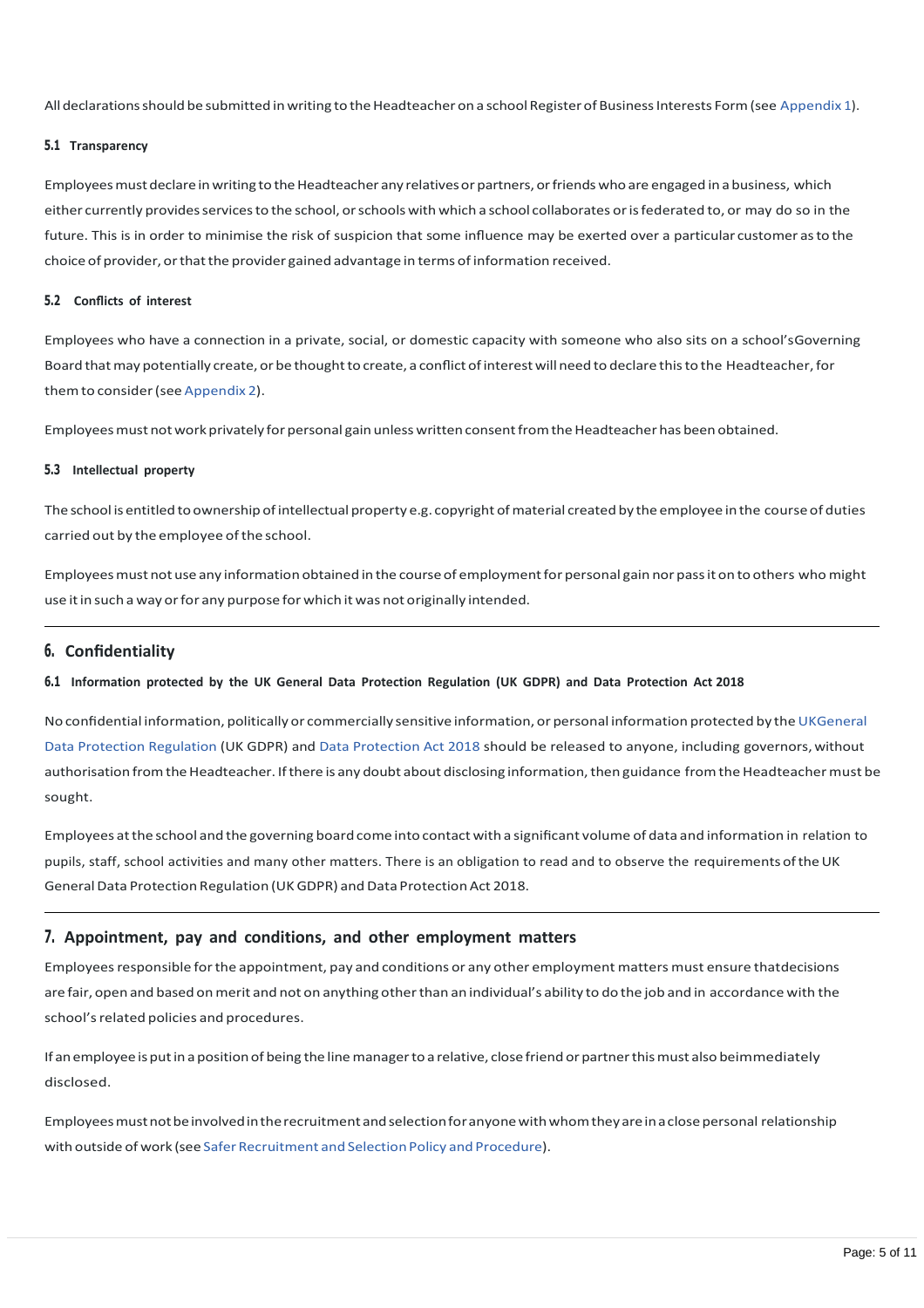#### **7.1 Investigations by Professional bodies**

Employees must inform their manager if they are being investigated by any professional body and any sanction imposed. If employees are in doubt about any of the above, advice from the Headteacher must be sought, in the first instance.

# **7.2 Financial conduct**

Employees must inform the Headteacher if they are declared bankrupt or are involved as a Director of a company whichis wound upor putinto voluntary liquidation ifitmay impact upon theirrole and duties. Bankruptcymay impact on the duties of employees who have a financial responsibility.

Such information will be treated in the strictest confidence. The purpose of this is to ensure that a proper framework of support is in place.

#### **7.3 Tendering for business**

Employees who wish to tender for a contract from the school must declare such an intention to the Headteacher as soonas intent has been formed, and atthe earliest possible opportunity.

#### **7.4 Holding multiple positions**

Allstaff employed by the school in any capacitymust bemindful ofthe local conditionsofservice and requirements placed upon themin holding multiple positions.

Staffmust ensure that any additional posts held do notinterfere with employment atthe school or have any conflict ofinterestwith the schoolor bring itinto disrepute.

Staffmust bemindfuloftheirresponsibilityunder [TheWorking](https://www.legislation.gov.uk/uksi/1998/1833/contents) Time Regulations 1998 – staff cannotlawfully be required to work more than an average of 48 hours per week. Where staff work in excess of an average of 48 hours per week they will be required to write to the school, confirming that they agree to opt out of the Working Time Regulations.

Employees who are permitted to engage in any other business or take up any additional employment must not undertake any work in connection with their additional employment during the time in which they are scheduled to be in the school. It is the responsibility of each individual employee to declare any additional personal income to Her Majesty's Revenue and Customs (HMRC).

Employees who have any doubt whatsoever should make a declaration, so that the Headteacher can make a judgementas to whether a conflict exists.

# **7.5 Dress and appearance**

The school recognises the diversity of cultures and religions of its employees and will take a sensitive approach when this affects dress and uniform requirements. However, priority will be given to health and safety, security, and other similar considerations.

All employees must present a positive image of the school and are therefore required to present a professional appearance and dress appropriately forthe role thatthey perform. Examples ofinappropriate clothing and appearancecaninclude:

- Scruffy/torn trousers;
- Short miniskirts;
- Low cutt-shirts, blouses and transparent clothing;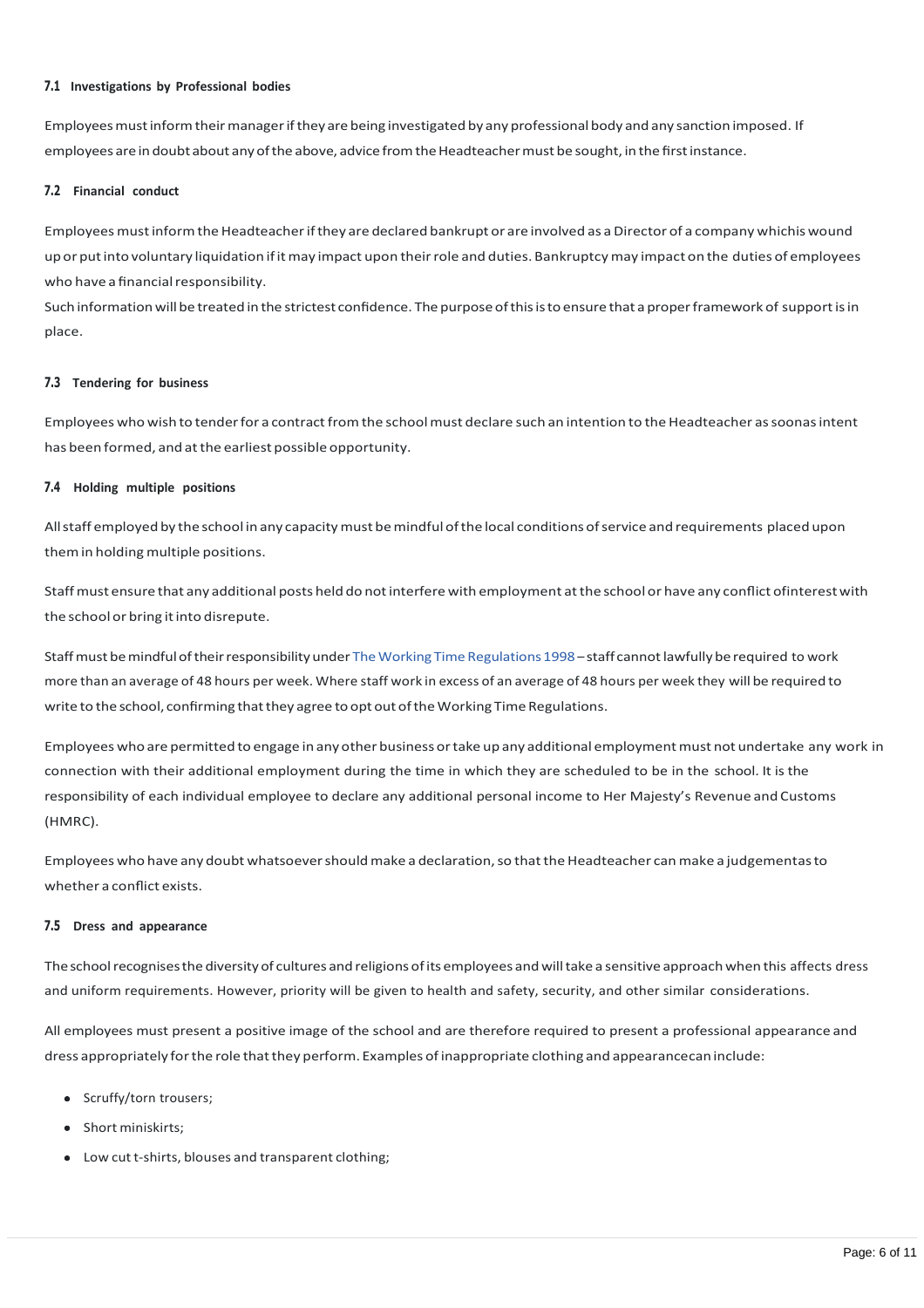- Sweatshirts or t-shirts with slogans or symbols that could cause offence;
- Excessive or unconventional jewellery;
- Extreme hairstyles;
- Visible tattoos are discouraged and must be discreet.

#### **8. Probity of records and other documents**

Where an employee falsifies records or other documents, including those held electronically, this will be regarded as a serious disciplinary matter and potentially a criminal offence.

#### **9. Financial inducements**

#### **9.1 Financial Regulations for schools**

Allschool employeesmust comply with the school's Financial Regulations. Employeesshould familiarise themselves withthe regulations; some of the principal employee requirements are summarised below.

#### **9.2 Business Contacts**

Business contact refers to any person, body, or organisation with which the school is involved on a financial or charitable basis (including contractors; developers, consultants, regional or national charities). This also includes business contactswho are potential suppliers (e.g. they are tendering for future business).

#### **9.3 Declaration of gifts**

Staff should avoid accepting gifts as it can be construed as a bribe by others or may lead the giver to expect preferential treatment. Any gifts that are received should be declared in writing to the Headteacher on the Register of Gifts and Hospitality (see [Appendix](https://schoolshrcooperative.co.uk/school/PolicyDetails?id=51&Appendix-2-Register-of-Gifts-and-Hospitality) 2) with the exception of those items specifically identified in [Section](https://schoolshrcooperative.co.uk/school/PolicyDetails?id=51&Financial-inducements) 9.4 below. The Headteacher is required tomake any declarations to theGoverning Board.

#### **9.4 Gifts or hospitality to an employee**

Where a business contact offers a personal gift, personal payment, or other incentive such as secondary employment to an employee, these should not be accepted and should be returned with a suitable official letter. Such offers should be declared to the Headteacher and recorded in the Register of Gifts and Hospitality.

If it is not possible to return gifts, then the employee who deals with that supplier should declare the gift to the Headteacherwho will keep a record of it and decide how it is to be used. Such gifts remain the property of the school andshould be included in the Register of Gifts and Hospitality.

The only exceptions to these are:

- Low cost, functional items suitable for business use rather than personal use and displaying the supplier's logo e.g.diaries, calendars, and pens. These items may be accepted and do not have to be included in the Register of Gifts and Hospitality
- Gifts offered by parents or students to school staff to express their thanks, such as boxes of chocolates should onlybe of token value. Such gifts do not have to be declared in writing to the Governing Body or be included in the Register of Gifts and Hospitality. For the avoidance of doubt employees must always refuse gifts of money. All other gifts that are received should be declared in writing to the Headteacher on the Register of Gifts and Hospitality (see [Appendix](https://schoolshrcooperative.co.uk/school/PolicyDetails?id=51&Appendix-2-Register-of-Gifts-and-Hospitality) 2)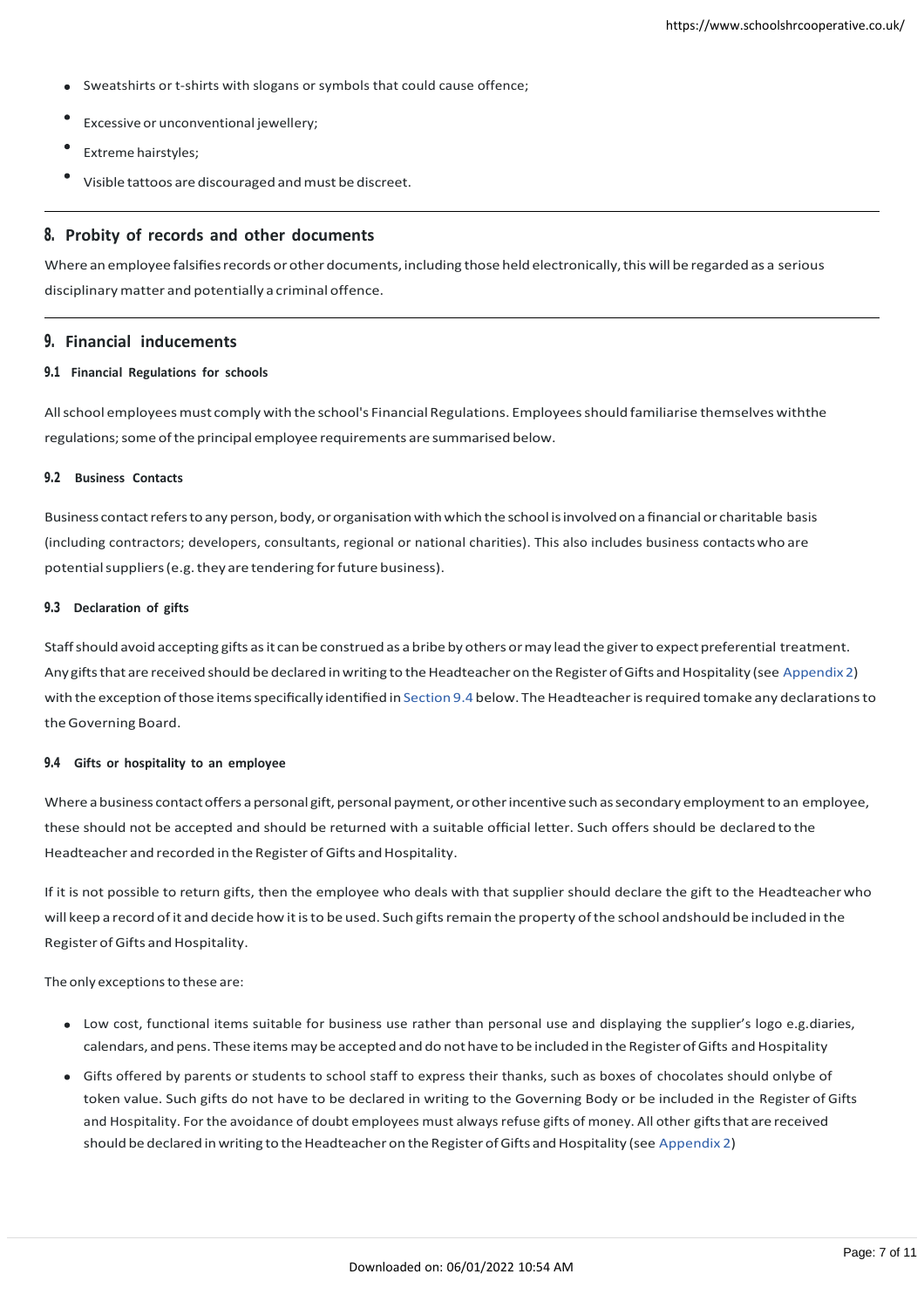Where hospitality in the form of meals and drinks is offered by a business contact, this is only acceptable where itforms part of a normal business meeting (e.g. refreshments at training events or meals at evening meetings). Offers ofhospitality to specific events, such as a dinner or sporting event, should only be accepted after authorisation from the Headteacher. These would normally only be approved where there is a clear and demonstrable benefit to theschool and the hospitality would not expose the school to criticism that the business contact was exerting undueinfluence. These should be recorded in the Register of Gifts and Hospitality.

#### **9.5 Gifts to children**

Under no circumstance must staff offer or give gifts to children. This could be misinterpreted as a gesture either to bribe, or single out the young person. It might be perceived that a 'favour' of some kind is expected in return. Any reward given to a young person should be in accordance with agreed practice within the school.

# **10. Use of school contacts**

Apart from participating in concessionary schemes arranged by Trade Unions or other such groups for their members, employees shall not use school business contacts for acquiring materials or services at trade/discount prices for non-school activities unless authorised by the Headteacher.

#### **11. Health and safety**

Employees must adhere to the school's Health and Safety Policy, procedure and guidance and must ensure that they takeevery action to keep themselves and everyone in the school environment safe and well. This includes taking immediate safety action in a potentially harmful situation (either at school or off-site) by complying with statutory and school guidelines and collaborating with colleagues, agencies and the local authoritywhere required.

# **12. Use of alcohol and drugs**

The taking ofillegal drugs and'legalhighs' isunacceptable andwill not be tolerated.All employees are expected to attendwork without being under the influence of alcohol or drugs and without their performance being adversely impacted by the consumption of alcohol or drugs. If alcohol or drug usage impacts on an employee's working life, the school has the right to discuss the matter with the employee and take appropriate action, having considered factorssuch asthe school'sreputation and public confidence. Further details are available in the school's Alcohol & Drug Abuse Policy.

# **13. Use of school premises, equipment & communication systems**

School equipment and systems (telephone, email, computers etc.) are available only for school-related activities andshould not be used for the fulfilment of another job or for personal use, unless authorised by the Headteacher. This includes photocopy facilities, stationery, and premises. It also applies to access provided for remote use (e.g. handheld portable devices etc.) and to staff working outside of school premises and using their own IT equipment.

Illegal, inappropriate, or unacceptable use of school equipment or communication systems may result in disciplinary actionand in serious cases could lead to an employee's dismissal. The following list sets out some examples but is not anexhaustive list:

- Creating,sending,orforwarding anymessage thatwould reasonably be considered inappropriate or unacceptable Accessing,
- publication or circulation of illegal, offensive, unacceptable, or inappropriate material
- Any illegal activities.
- Posting confidential information about the school and/or other employees, children, or parents etc.
- Gambling or gaming.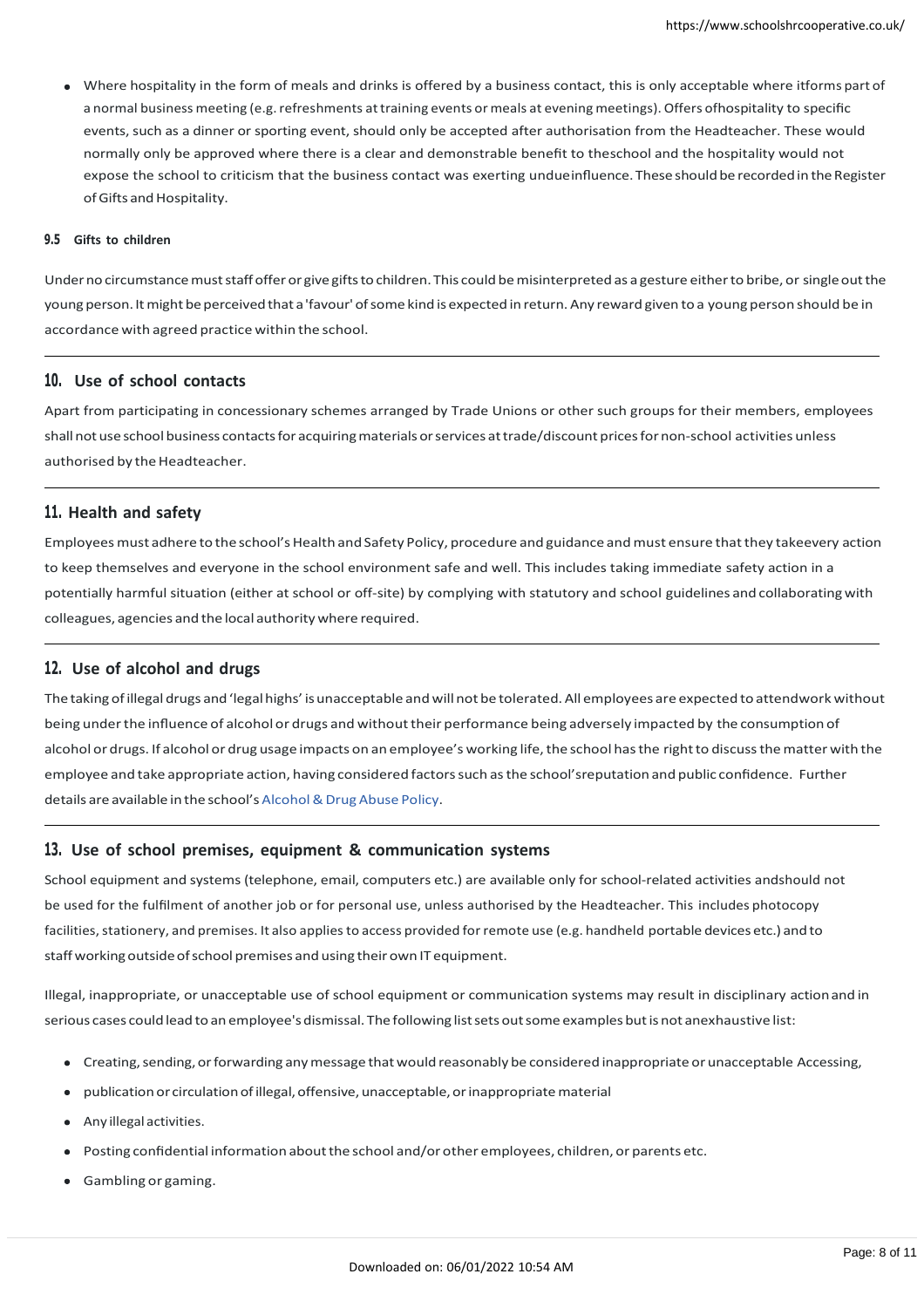- Unauthoriseduseofschoolfacilities
- Useofsocialmedia onschoolowned devices unlessitisin accordance with the school's policies and procedures.

Employees receiving inappropriate communication or material, or who are unsure about whether something they propose to do might breach this policy, the school's ICT Usage Policy, Social Media Policy or other related policy should refer to these policies for guidance or seek advice from the Headteacher.

The school has the right to monitor emails, telephone calls, internet activity or document production, principally in orderto avoid offensive or nuisance material and to protect systems from viruses, but also to ensure proper and effective use of systems and equipment.

Communication systemsmay be accessedwhen the schoolsuspectsthatthe employee has beenmisusing systems orfacilities, or for the investigation of suspected fraud or other irregularity. Passwords should not be shared and access tocomputersystems must be kept confidential. Breach ofthis confidentialitymay be subjectto disciplinary action.Where appropriate the school will consider a system of proxy access. The school will deal with breaches in line with the appropriate policy.

Any school equipment that is used outside school premises, for example laptops, should be returned to the school whenthe employee leaves employment or upon the Headteacher's request.

#### **14. Social networking websites, personal websites, and blogs**

Only official school sites must be used for communicating with pupils or to enable pupils to communicate with one another. There must be a strong pedagogical or business reason for creating official school sites to communicate with pupils or others, and written consent from the Headteacher must be obtained. Sites created must not breach the termsand conditions of social media service providers, particularly with regard tominimumage requirements Staffmust not create sitesfortrivialreasons which could expose the school to unwelcome publicity or cause reputational damage.

The Social Media Policy and ICT Usage Policy provides further advice and guidance.

# **15. Obligations under the UK General Data Protection Regulation (UK GDPR) and DataProtection Act 2018**

# **15.1 Managing data**

Where staff are required to collect, maintain and dispose of sensitive or personal data it is done so in in line with the UKGeneral Data Protection Regulation (UK GDPR) and Data Protection Act 201[8.](https://www.legislation.gov.uk/ukpga/2018/12/contents)

#### **15.2 Disclosing data**

Staff should not disclose sensitive information about the school, its employees or pupils to other parties, for example, parents or colleagues. There are particular exceptions to this; for example disclosure of suspected or alleged abuse of a pupil to Child Protection officers; discussion with a person accompanying or representing an employee in a formal meeting or disclosure under the Whistleblowing Procedure. All communication with the media must be directed throughthe Headteacher or their nominee, who will have sought advice from the appropriate source e.g. the Local Authority's communicationdepartment. There are circumstances in which staff are obliged to release pupil data, for example, parents seeking information about their child.

Staff should be aware that, from time to time, information about employees' salaries is matched with other public sector information in order to prevent fraudulent claims.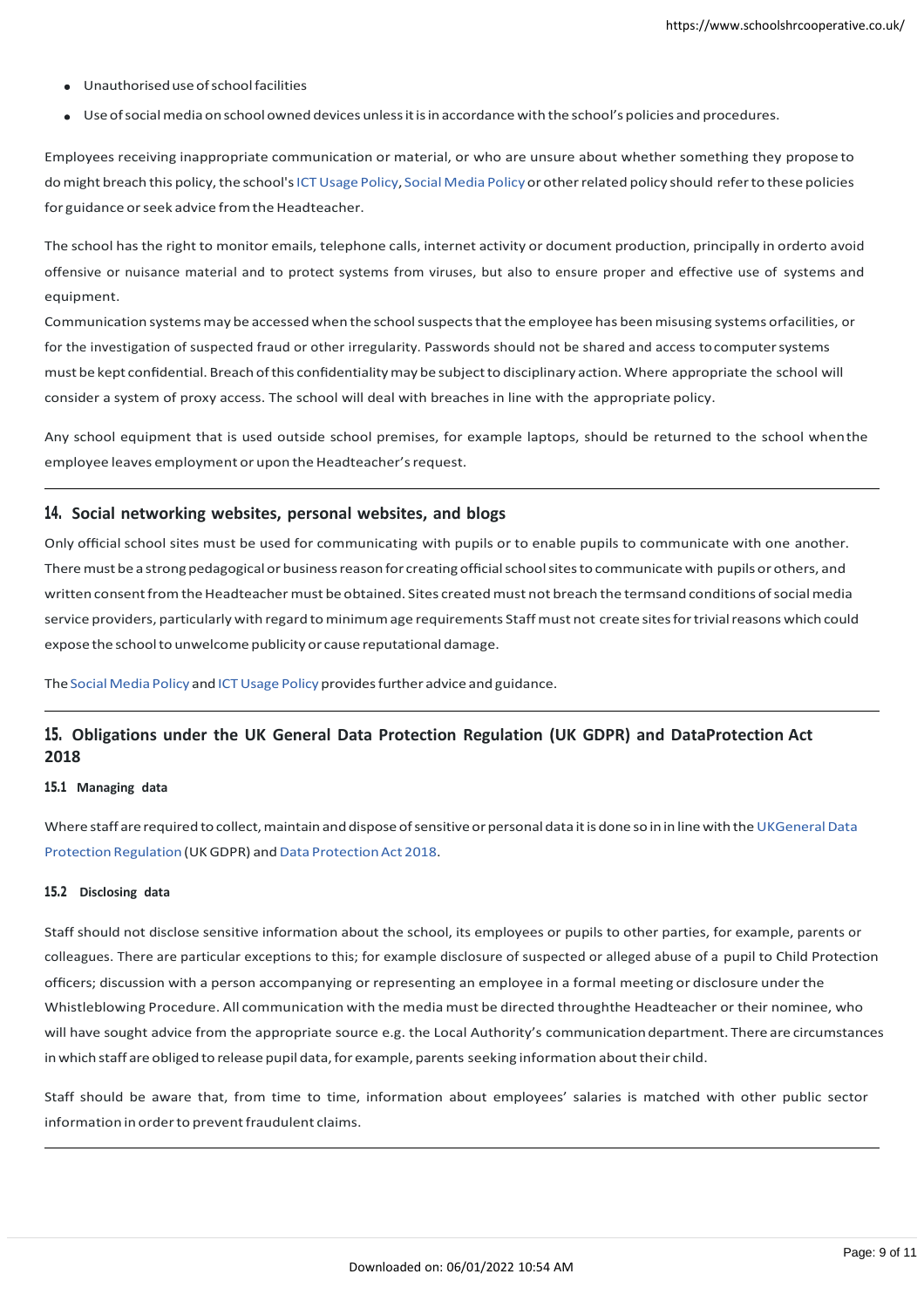# **16. Declaration form**

| I declare that I have read and understood the Code of Conduct and the associated "Required Reading".           |                                              |  |  |  |
|----------------------------------------------------------------------------------------------------------------|----------------------------------------------|--|--|--|
| Name: 2008 - 2008 - 2010 - 2010 - 2011 - 2012 - 2012 - 2012 - 2014 - 2014 - 2014 - 2014 - 2014 - 2014 - 2014 - |                                              |  |  |  |
| Signature: ____________________                                                                                | Job Title: _________________________________ |  |  |  |
|                                                                                                                |                                              |  |  |  |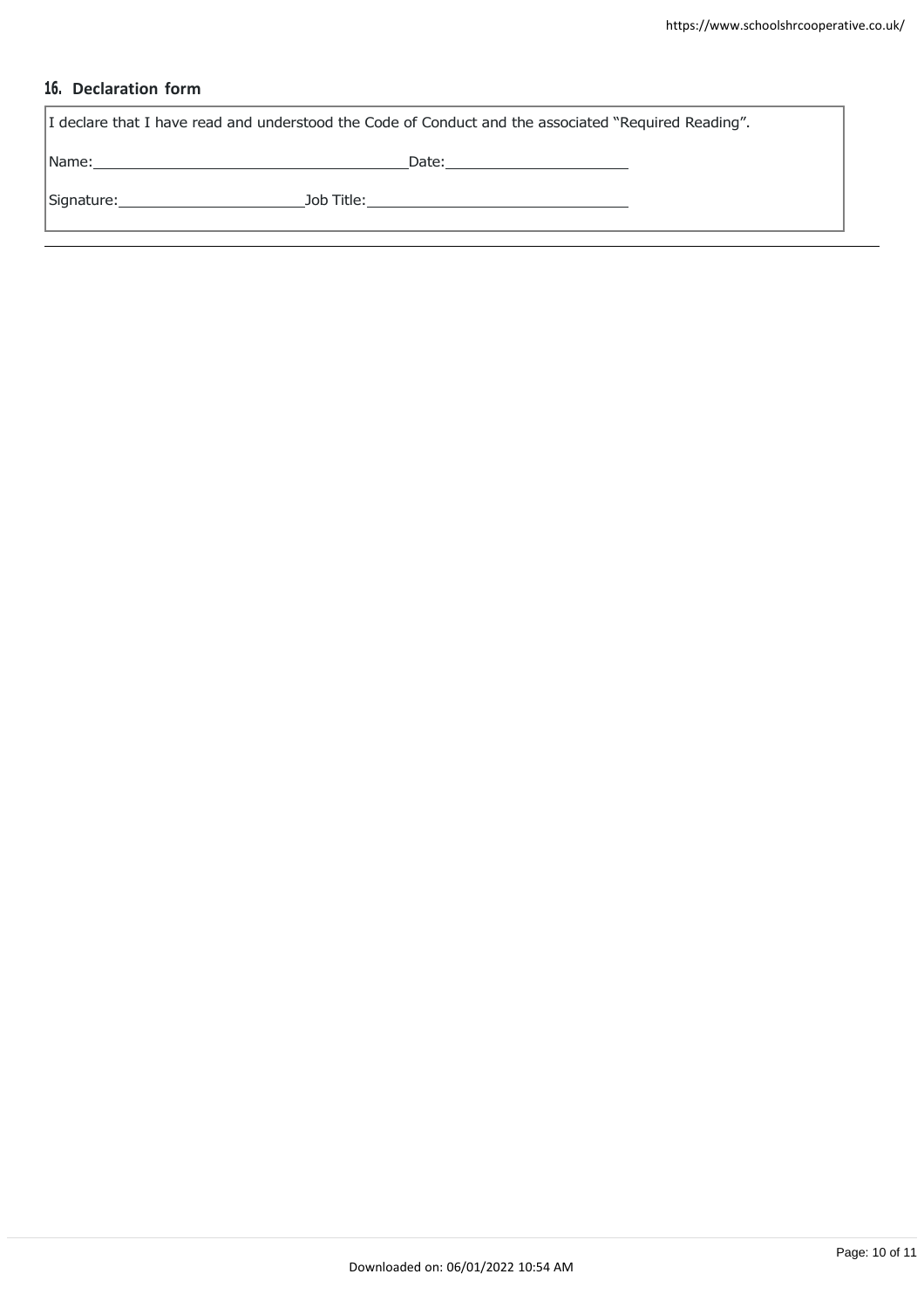# **17. Appendix 1 - Register of Business Interests Form**

# **Staff Declaration Form**

I wish to declare the following information in accordance with the Headteacher's requirements that a Register of Business Interests should be maintained.

**Name:**

**Post:**

**Signature:**

**Date:**

You should provide full details of your declaration below:

| Name of Business | Nature of Business | Nature of Interest | Date of Appointment or<br><b>Acquisition</b> | Date of Cessation of<br>Interest | Date of Entry |
|------------------|--------------------|--------------------|----------------------------------------------|----------------------------------|---------------|
|                  |                    |                    |                                              |                                  |               |
|                  |                    |                    |                                              |                                  |               |
|                  |                    |                    |                                              |                                  |               |
|                  |                    |                    |                                              |                                  |               |